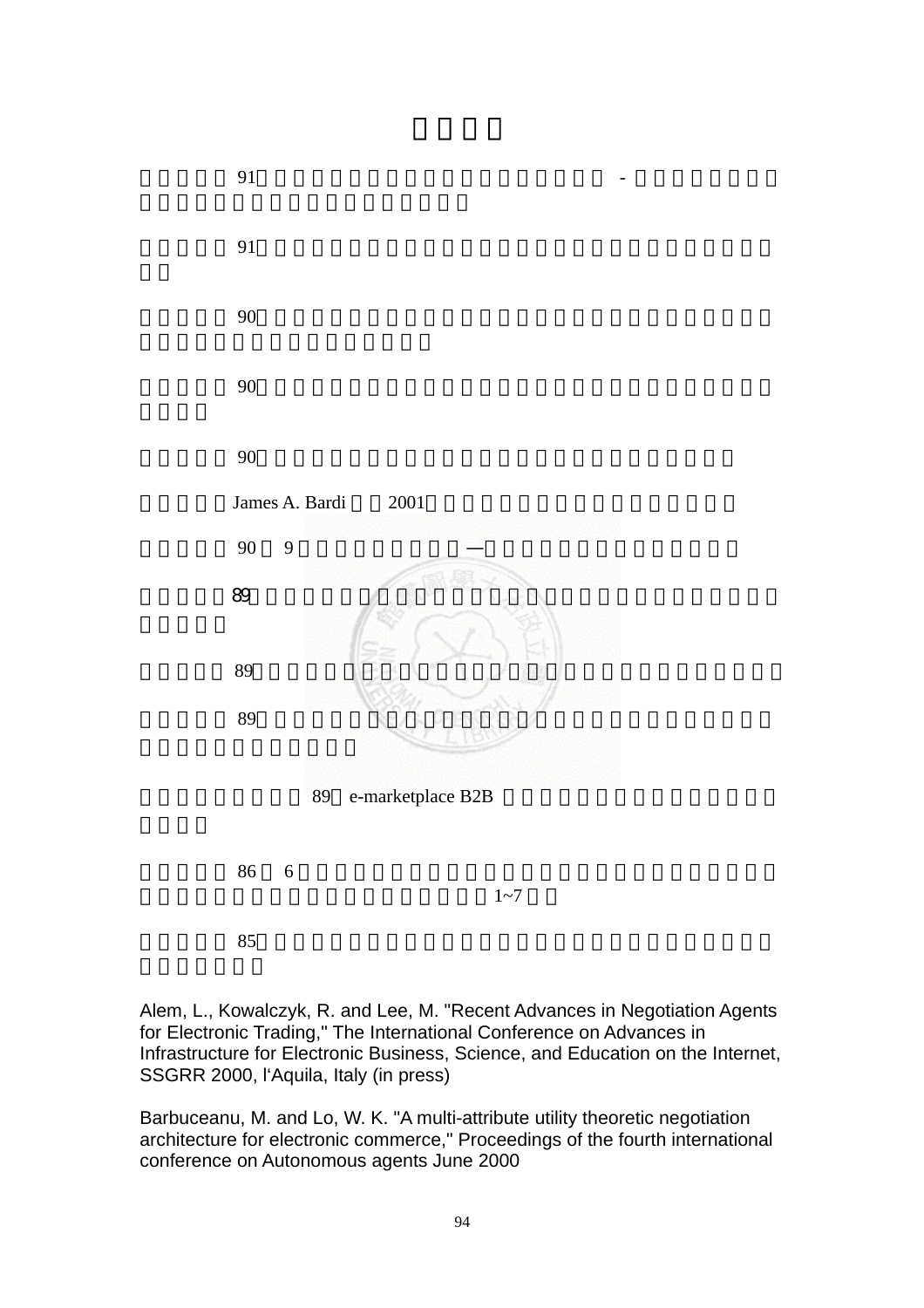Bellucci, E. and Zeleznilow, J. "AI Techniques for Modeling Legal Negotiation," ACM Press New York NY USA, Pages: 108 -16 Series-Proceeding-Article, 1999

Chavez, A. and Maes, P. "Kasbah: An Agent Marketplace for Buying and Selling Goods," First International Conference on the Practical Application of Intelligent Agents and Multi-Agent Technology (PAAM'96) (1996)

Dechter, R. and Frost, D. "Backtracking algorithms for constraint satisfaction problems," Technical report, http://www.ics.uci.edu/#csp/r56-backtracking.pdf, Information and Computer Science Department, UC Irvine, 1999

Guttman, R. H. and Maes, P. "Cooperative vs. Competitive Multi-Agent Negotiations in Retail Electronic Commerce," Lecture Notes in Computer Science, 1998

Jennings, N. R., Faratin, P., Lomuscio, A. R., Parsons, S., Sierra, C. and Wooldridge, M. "Automated Negotiation: Prospect, Methods, and Challenges, "International Journal of Group Decision and Negotiation, 10(2) 2001, pp: 199-215

Jung, J. J. and Jo, G. S. "Brokerage between buyer and seller agents using Constraint Satisfaction Problem models," Decision Support Systems 28 (2000) pp: 293–304

Kaplan, S. and Sauhney, M. "E-Hubs The new B2B Matketplace," Harvard Business Review (78:3), May/Jun 2000, pp: 97-100

Kowalczyk, R. and Bui, V. "On Constraint-based Reasoning in e-Negotiation Agents," In Agent Mediated Electronic Commerce III, Dignum, F. and Cortes, U. (Eds), LectureNotes in Artificial Intelligence, Springer-Verlag, 2000, pp: 31 - 46

Kowalczyk R. and Bui V. "On Fuzzy E-Negotiation Agents: Autonomous Negotiation with Incomplete and Imprecise Information," DEXA 2000 Workshop on Negotiations in electronic markets - beyond price discovery e-Negotiations, 2000

Lange, D. and Oshima, M. Programming and Deploying Java Mobile Agents with Aglets*,* Addison-Wesley Longman, Reading, Mass., 1998

Lewicki, R., Saunders, D. and Minton, J. Essentials of Negotiation, Irwin, 1997

Maes, P., Guttman, R. H. and Moukas, A. G. "Agents That Buy and Sell," Communication of the ACM, vol.4, March 1999

Mumpower, J. L. "The Judgement Policies of Negotiators and the Structure of Negotiation Problem," Management Science, Vol. 37, No. 10, Oct. 1991, pp. 1304-1324